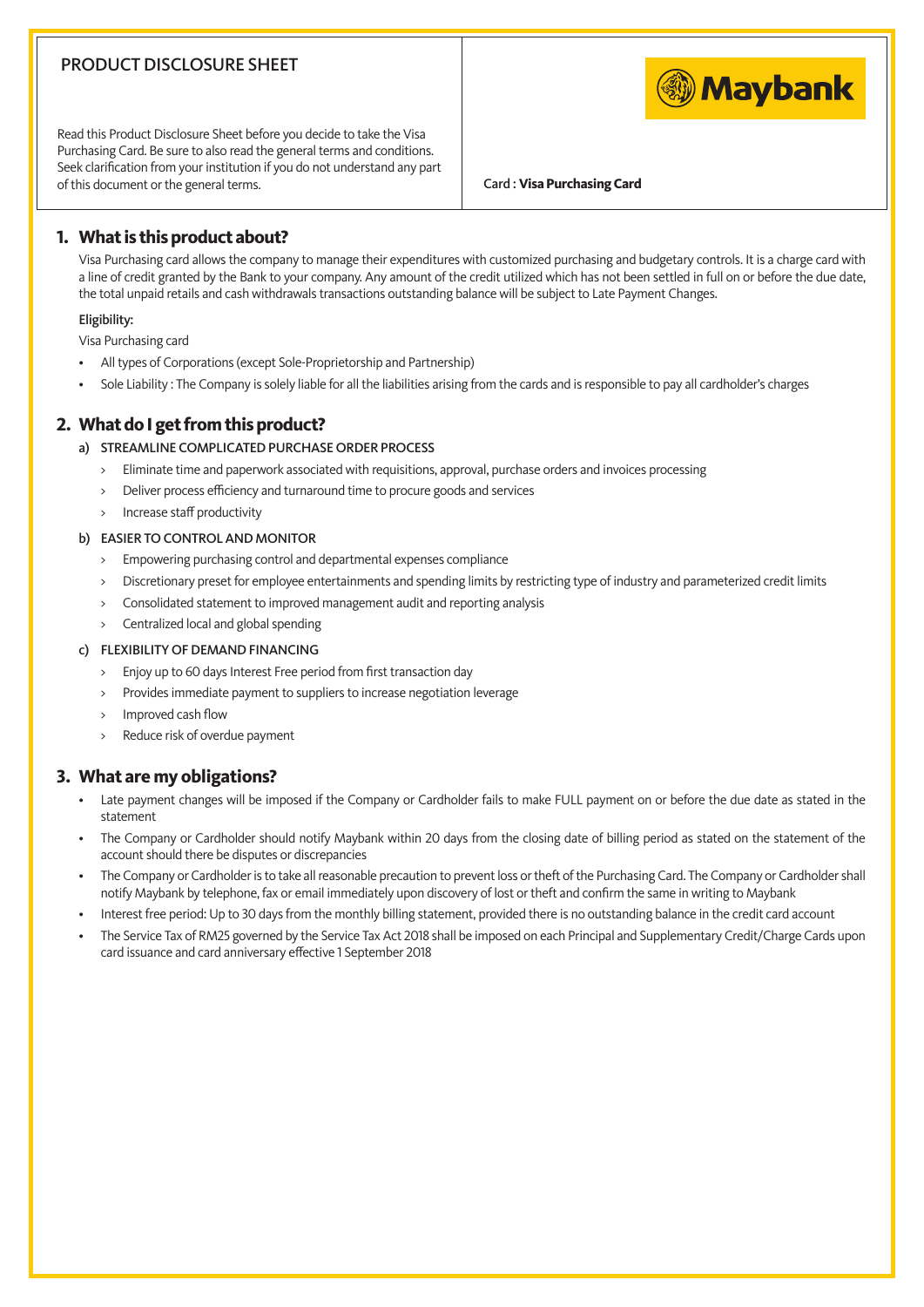## **4. What are the fees and charges I have to pay?**

| Late Payment Charge                  | Flat rate of 1.5% of the total unpaid retail/cash withdrawal transactions outstanding balance or minimum<br>RM50.00, whichever is higher.                                                                                                                                                                                                                                                                                                                                                                                                                                   |
|--------------------------------------|-----------------------------------------------------------------------------------------------------------------------------------------------------------------------------------------------------------------------------------------------------------------------------------------------------------------------------------------------------------------------------------------------------------------------------------------------------------------------------------------------------------------------------------------------------------------------------|
| Card replacement fee                 | RM50.00 for every card replacement.                                                                                                                                                                                                                                                                                                                                                                                                                                                                                                                                         |
| Sales draft retrieval fee            | Original Sales draft at RM15.00 per copy.                                                                                                                                                                                                                                                                                                                                                                                                                                                                                                                                   |
| Additional statement request fee     | Card Statement Request - Ringgit Malaysia Five (RM5.00) per copy per month (statement period<br>within 2 years) and Ringgit Malaysia Ten (RM10.00) per copy per month (statement period beyond<br>2 years).                                                                                                                                                                                                                                                                                                                                                                 |
| Overseas transaction conversion rate | Transaction conducted outside Malaysia will be converted to Ringgit Malaysia on the date the<br>transaction is received and/or processed. The coverted amount is shown in the cardmember's<br>statement. The exchange rate may differ from the rate charged on the date of transaction due to<br>market fluctuation. The exchange rate used to convert the transaction made in foreign currency<br>represents a bundling of currency conversion components of 1.25% imposed by Visa International or<br>Mastercard International and or such other rate imposed by Maybank. |
| Data Feed Fee                        | A one-time setup fee of RM3,600.00                                                                                                                                                                                                                                                                                                                                                                                                                                                                                                                                          |
| Program Implementation Fee           | A one-time setup fee of RM15,000.00                                                                                                                                                                                                                                                                                                                                                                                                                                                                                                                                         |
| Service Tax                          | Principal Card: RM25 per Card<br>Note: Service tax will be imposed on each Principal and Supplementary Credit / Charge Cards upon card<br>issuance and card anniversary.                                                                                                                                                                                                                                                                                                                                                                                                    |

# **5. What if I fail to fulfill my obligations?**

- Late payment charges: 1.5% of the total unpaid retail and cash withdrawal transaction outstanding balance as at your statement date or a minimum of RM50.00, whichever is higher.
- Right to set off: We have the right to set-off any credit balance in your account maintained with us against any outstanding balance in this credit card account by giving 7 (seven)calendar day prior notices on our intention to set off.
- Sole Liability: The Company is solely liable for all the liabilities arising from the cards; company is responsible to repay all cardholder's charges.
- If you fail to abide by the terms and conditions of the credit card, we have the right to terminate your card.
- Maybank will suspend the usage of the card if FULL payment is not received within 25th after the previous payment due date.

### **6. What are the major risk?**

- Late payment charges: 1% of the total outstanding balance or a minimum of RM50.00, whichever is higher.
- The finance charges imposed on the outstanding retail for this credit card is based on a tiered pricing structure in accordance to your repayment history.
- If you have problems paying for your credit card balances, contact us early to discuss repayment alternatives.
- You should notify us immediately after having found that your credit card is lost or stolen.

## **7. What do I need to do if there are changes to my contact details?**

It is important that you inform us of any change in your contact details to ensure that all correspondences reach you in a timely manner. To update your contact details, you may reach us via one of the following channels:-

- Telephone 1800 88 9559 (calling from Malaysia) or +603-7844 3595 (calling from outside Malaysia)
- Email businesscard@maybank.com.my
- Write-in attention to **Head, Customer Engagement**

7th Floor, Menara Maybank, 100 Jalan Tun Perak, 50050 Kuala Lumpur

• Any nearby Maybank Branch